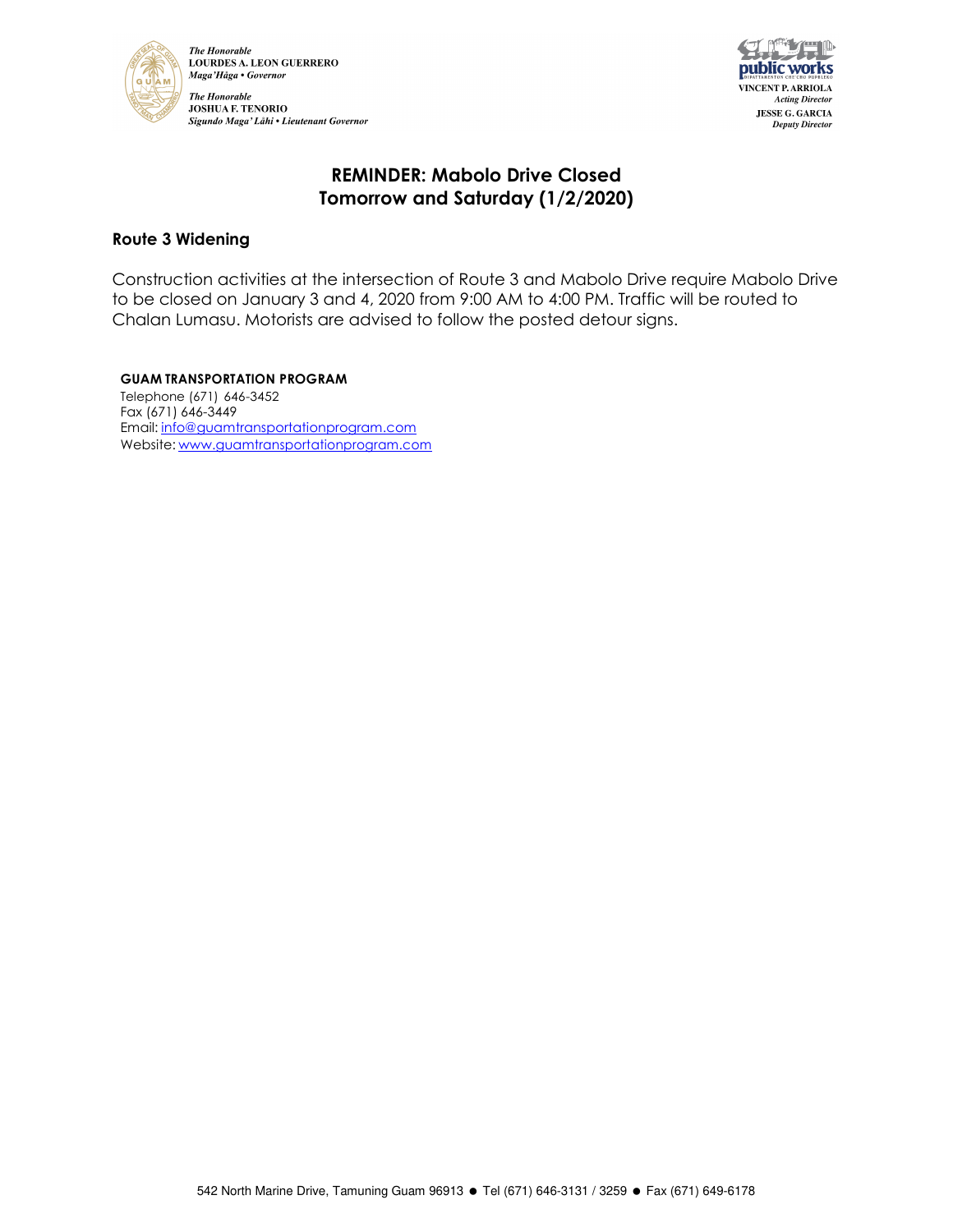



## **SPECIAL TRAFFIC ADVISORY: Route 3 Widening, Lane Closure (1/8/2020)**

## **Route 3 Widening, Lane Closure From 1/10/2020 Through 2/9/2020**

From Friday, 1/10/2020 through Sunday, 2/9/2020, the DPW contractor will be working on sidewalks, curb and gutters, and guardrail relocation at Route 3. The northbound right turn only lane from Route 3 onto Route 28 will be closed. Right turns will be allowed from the thru lane.

Motorists are advised to drive cautiously through this area, observe all posted speed limit and construction signs, carefully heed flaggers, and to expect delays. Motorists are encouraged to access Route 28 from Route 1 as an alternate route and/or adjusting drive times when feasible.

#### **GUAM TRANSPORTATION PROGRAM**

Telephone (671) 646-3452 Fax (671) 646-3449 Email: info@guamtransportationprogram.com Website: www.guamtransportationprogram.com